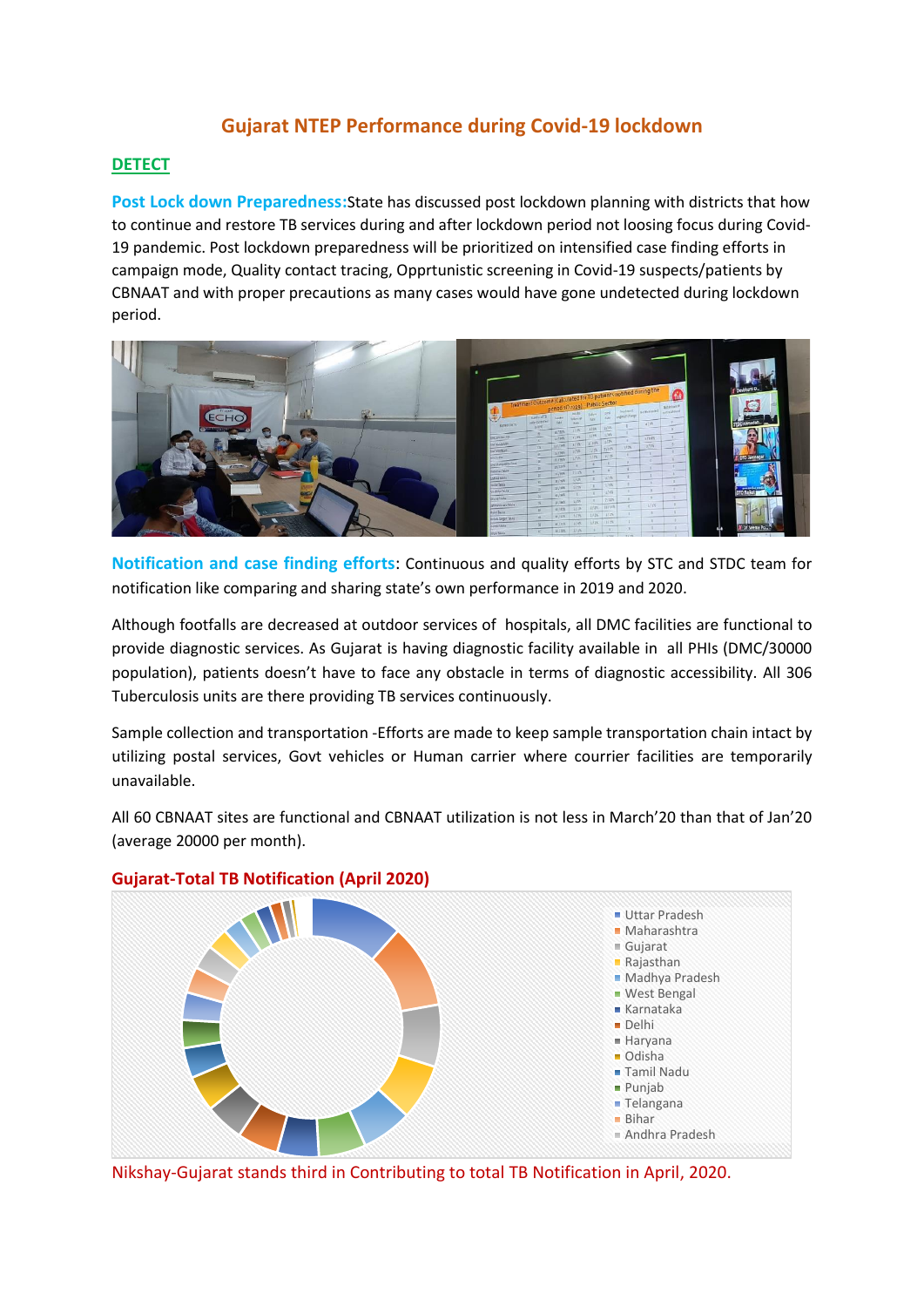### **PREVENT**

Innovations are being made to regain the trust in community towards health system like hand washing facilities in Surat.



 **Due importance is given to NTEP during Covid-19 Pandemic situation**

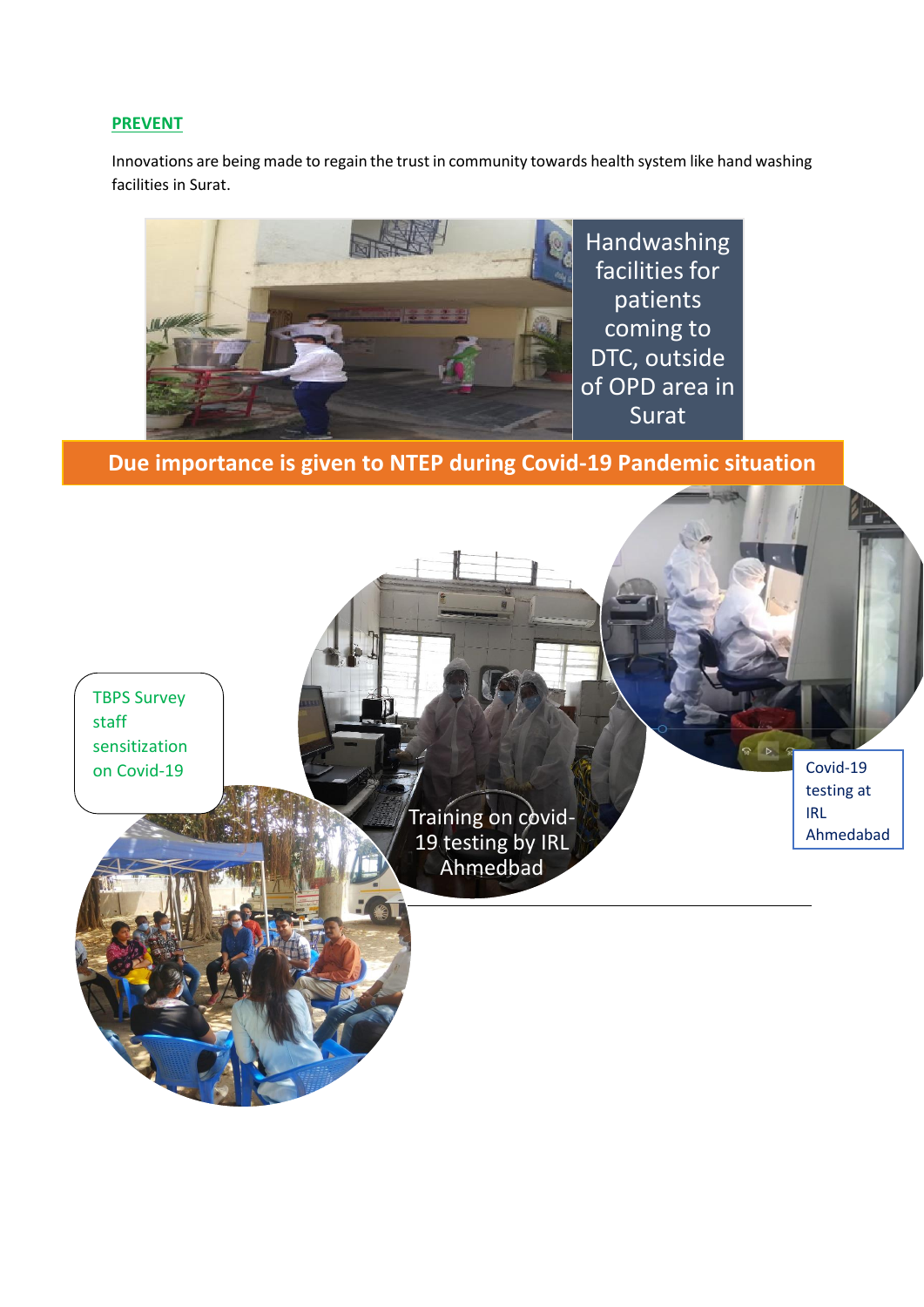**Care being taken for all field staff as they are equipped with PPE kits alongwith knowledge on Infection, Prevention and Control (IPC).**

Councelling of **TB Covid-19**  coinfected patient by NTEP staff

#### **TREAT**



**Treatment adherence and Drug supply**- State has taken decision to provide one month advance drugs ATT to patients in addition to ART, CPT, IPT. Apart from this, six months advance drugs are supplied to districts from SDS. Treatment adherence is being monitored by 99 DOTS, MERM, Telephonically.

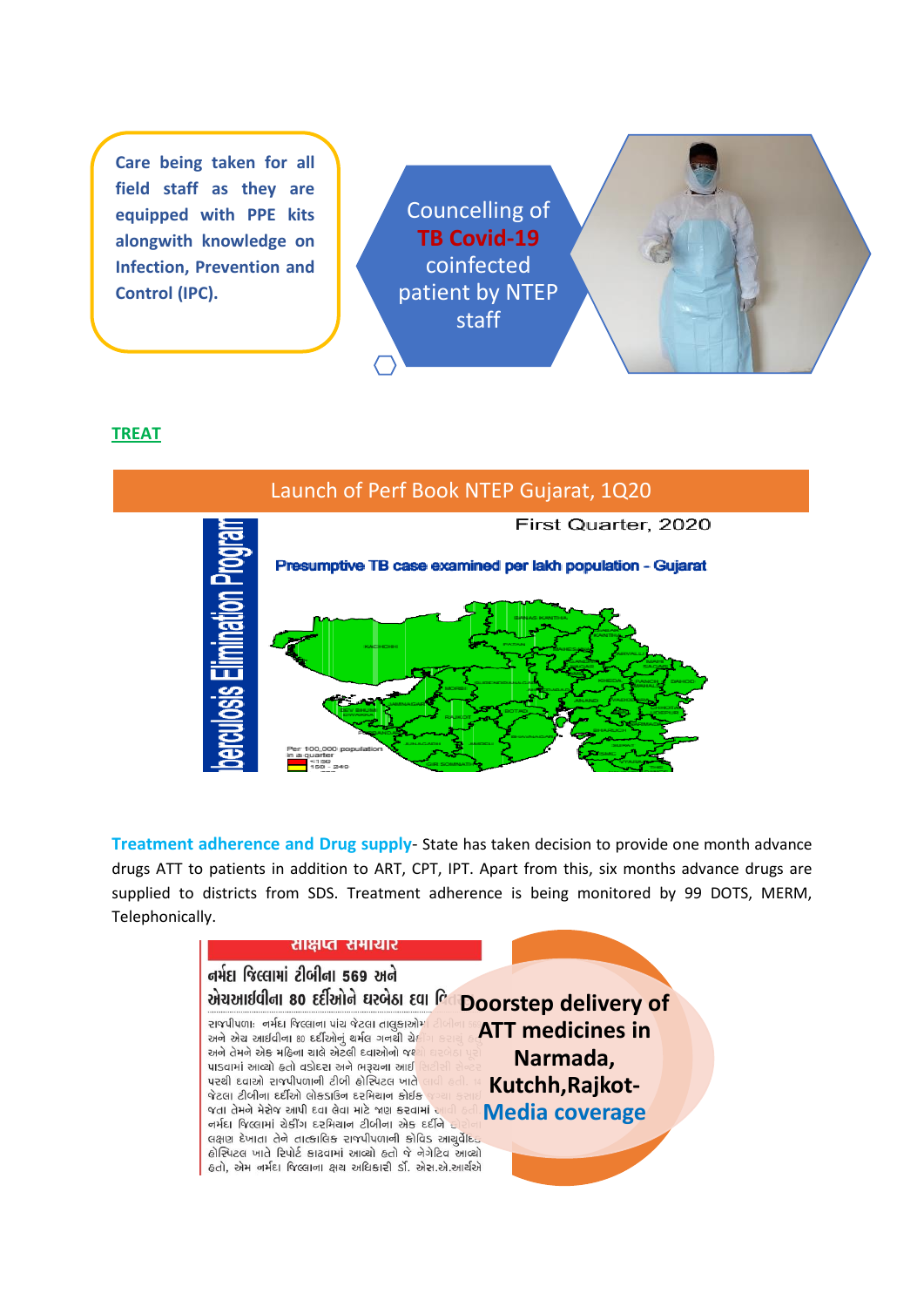# **DRTB patients**

- All DRTB patients have access to injection facilities to nearby Health facility PHC/Subcentre/CHC/private for DRTB treatment
- Few Private Hospital provided free of cost pre-treatment evaluation to DRTB patients.
- 108 Ambulance service for DRTB patient in urgency throughout Gujarat

#### **BUILD**

#### **Training (on ECHO Platform)**

- **Sensitization on partnership guidelines (2019) already done**
- **ECHO clinic for PMDT case detection**
- **Planning for sensitization on PMDT updates with DRTB TBHIV co-ordinator**

**Supervision & Monitoring-**NTEP State review have been conducted twice after lock down on key indicators using ECHO platform. In addition to this, Six Zonal NTEP reviews are completed from STDC for targeted and focused approach to improve individual district performance amidst lockdowm.

## **State Review- VC with all DTO regarding Covid-19 and TB services sensitization from State**



**District Monthly Review Meeting- ECHO with District NTEP staff from DTC (SMC, Bharuch)**



Analysis and feedback sharing was done not only on quantity of indicators but quality of key indicators as well, like Delay in diagnosis, Delay in UDST, Delay in NPY and Treatment , trouble shooting on DBT NPY by team of experts. Progress of TB free blocks also reviewed separately.

Telephonic monitoring from state level up to patient level regarding availability, accessibility and utilization of NTEP services (diagnosis and treatment). All NTEP staff including partners are provided Identity cards for ease of movement. Apart from these following activities are done: